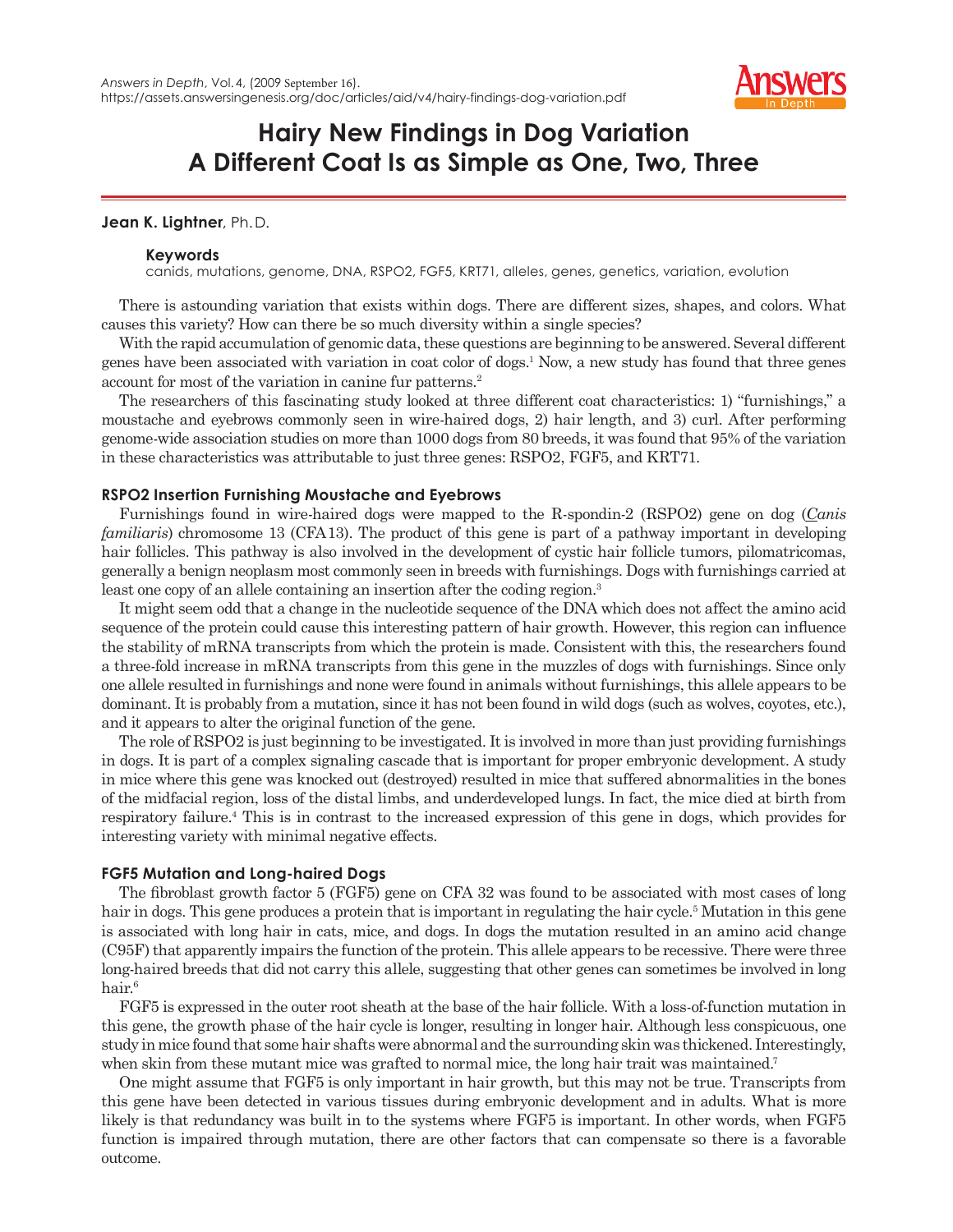Redundancy is an important concept in engineering. Airplanes are designed with redundancy so if one component fails during operation, the plane will continue to function. This should allow the pilot to continue and land safely. This practical and safe design does not arise by accident, but indicates intelligent forethought on the part of the designer.

#### **KRT71 Mutation Sets the Curl**

Curly hair in dogs was found to be associated with the keratin 71 (KRT71) gene on CFA 27. Several different mutations in this gene result in curly hair in mice. In dogs, only one mutation was identified; it is associated with an amino acid change (R151W).

The KRT71 gene produces a type II keratin expressed in the inner root sheath and is important in linear filament formation. This gene appears to be a hotspot for mutations in mice. Most mutations are similar to the dog in that they result in an amino acid change and mice with curly hair. One mutation in mice results in a severely truncated protein. In this case the mice start with curly hair, but end up losing their hair because of fragility of the hair shaft.8

#### **Mix and Match Hair Coats**

Various combinations of the alleles from these three genes give rise to at least seven different coat types. Shorthaired breeds carry the wild-type alleles for all three genes. The wire-haired dogs always have furnishings and carry the mutant RSPO2 allele. Dogs carrying both RSPO2 and KRT71 mutations have a "curly-wire" hair that is somewhat longer and curled, while similar in texture to wire-haired dogs. Most long-haired breeds carry mutant FGF5 alleles. Dogs that carry both FGF5 and RSPO2 mutations have long hair with furnishings, but their coats are soft rather than wiry. Dogs with FGF5 and KRT71 mutations have long curly hair. No dogs were observed with KRT71 alone. When all three mutations were present, the dogs had long curly hair with furnishings.

#### **Conclusions**

These mutations identified in dogs certainly have added interesting variety with minimal negative side effects.9 Through artificial selection, many of these mutations have become fixed in various breeds of dogs. Sometimes people will point to these types of changes and claim that this is evidence for evolution. While creationists certainly agree that dogs have changed over time, the changes here do not provide evidence that dogs originated by a process of evolution from some single-celled organism long ago. Instead, it is obvious that these changes required the pre-existing complex pathways necessary for hair formation.

On a molecular basis, all of these changes are degrading the genome, not building it. These genes had to be designed to allow for changes to occur without destroying the animal. The ability of genes to tolerate these types of changes varies from gene to gene.10 Furthermore, redundancy appears to have been designed in by a Creator with considerable foresight so compensation was possible when certain genes were altered by mutation.

On close examination, these changes are evidence for an awesomely intelligent Designer who created life in a way that allows for some change. Such changes not only add interesting variety as seen here, but may also play a role in animals adapting to new environmental niches or allowing for increased productivity in agriculturally important species.

### **Footnotes**

- 1. Schmutz, S. M. and T. G. Berryere, 2007. Genes affecting coat colour and pattern in domestic dogs: A review. *Animal Genetics* **38**(6):539–549.
- 2. Cadieu, E. et al., 2009. Coat variation in the domestic dog is governed by variants in three genes. *Science* 326 (5949): 150–153.
- 3. A 167 base pair insertion in the 3' untranslated region (UTR).
- 4. Yamada, W., et al., 2009. Craniofacial malformation in R-spondin2 knockout mice. *Biochemical and Biophysical Research Communications* **381**(3):453–458.
- 5. Sundberg, J. P., M. H. Rourk, D. Boggess, M. E. Hogan, B. A. Sundberg, and A. P. Bertolino, 1997. Angora mouse mutation: Altered hair cycle, follicular dystrophy, phenotypic maintenance of skin grafts, and changes in keratin expression. *Veterinary Pathology* **34**(3):171–179.
- 6. Cadieu, Ref. 2.
- 7. Sundberg et al., Ref. 5.
- 8. Runkel, F., M. Klaften, K. Koch, V. Böhnert, H. Büssow, H. Fuchs, T. Franz, and M. Hrabé de Angelis, 2006. Morphological and molecular characterization of two novel Krt71 (Krt2-6g) mutations: Krt71rco12 and Krt71rco13. *Mammalian Genome* **17** (12):1172–1182.